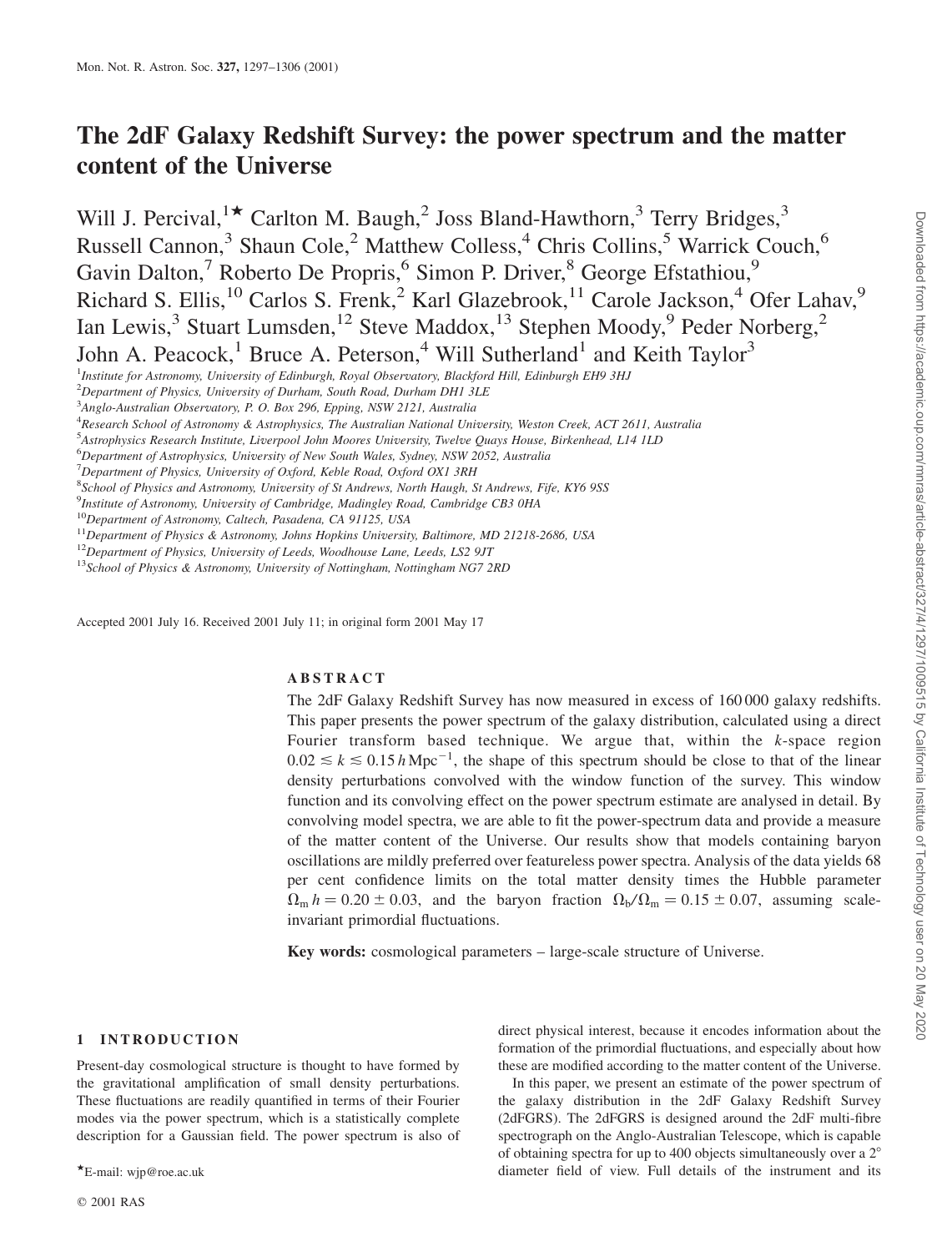performance are given in Lewis et al. (2000). See also http://www. aao.gov.au/2dF/. The survey aims to obtain redshifts for 250 000 galaxies to an extinction-corrected magnitude limit of  $b<sub>J</sub> < 19.45$ . A description of the survey is given by Colless et al. (2001); full details of the present status can be obtained from http://www.mso. anu.edu.au/2dFGRS/.

At the time of writing, the 2dFGRS is the largest existing galaxy redshift survey, following a natural progression from studies such as the CfA survey (Huchra et al. 1990), the LCRS (Shectman et al. 1996), and the PSCz survey (Saunders et al. 2000). The data and analysis presented in this paper covers the sample with 166 490 redshifts observed prior to 2001 February. A sample of this size allows large-scale structure statistics to be measured with very small random errors, and we present an initial power-spectrum analysis of the 2dFGRS here. Section 2 details some of the practical issues concerning sample selection, and Section 3 discusses power-spectrum estimation. The survey coverage in angular position and redshift is relatively complex, and the convolving effects of the survey window are significant compared to the small random errors. These effects are therefore studied in some detail, both analytically and in comparison to mock data, in Section 4. This leads to a robust estimate of the covariance matrix for the estimates of the power at different wavenumbers, which is presented in Section 5. The covariance matrix allows proper likelihood-based model fitting, which is carried out in Section 6. The power-spectrum fits clearly indicate a low-density universe with  $\Omega_m h \approx 0.2$ , in agreement with many past studies. We also show that the preferred model requires a degree of baryon oscillations in the power spectrum, corresponding to a baryonic fraction of about 15 per cent. We conclude by considering the consistency between this picture and other lines of evidence.

# 2 THE 2DFGRS SAMPLE

# 2.1 The angular mask

When complete, the angular geometry of the 2dFGRS will consist of two declination strips plus  $100$  random  $2^{\circ}$  fields. One strip is near the Southern Galactic Pole (SGP) and covers approximately  $85^\circ \times 15^\circ$ ; the other strip is near the Northern Galactic Pole (NGP) and covers  $75^{\circ} \times 10^{\circ}$ . These strips are not coplanar, which is a significant factor in using the survey to measure 3D structure. The 100 random fields are spread uniformly over a  $7000 \text{ deg}^2$ region near the SGP; the present analysis includes 71 of these fields.

The input catalogue is a revised and extended version of the APM galaxy catalogue (Maddox et al. 1990a,b; Maddox, Efstathiou & Sutherland 1990c, 1996). This includes over  $5 \times$ 10<sup>6</sup> galaxies down to  $b_J = 20.5$  over  $\sim 10^4 \text{ deg}^2$ . The APM catalogue was used previously to recover the 3D power spectrum of galaxies by inverting the appropriate integral equations (Baugh & Efstathiou 1993; Efstathiou & Moody 2001). However, these techniques are demanding in sample variance and photometric uniformity, and we expect that a fully 3D analysis should yield a more robust result.

An adaptive tiling algorithm is employed to cover the survey area with a minimum number of overlapping 2dF fields. With this algorithm we are able to achieve a 93 per cent sampling rate with on average fewer than 5 per cent wasted fibres per field. Over the whole area of the survey there are in excess of 250 000 galaxies. At the present intermediate stage of the survey, unobserved fields mean that the proportion of targets with known redshifts is a

strongly varying function of position. In addition, regions around bright stars are omitted, so the 2dFGRS angular mask is a complicated pattern on the sky (see e.g. Colless et al. 2001). Nevertheless, because the tiling algorithm is known, it is possible to generate random catalogues that are subject to the same selection effects. A number of different codes have been written to achieve this task, with consistent results. Furthermore, because a 3D power spectrum analysis averages over directions, small imperfections in reproducing the sky pattern of the real data tend to wash out. For example, we tried adding magnitude offset errors of  $\Delta M = \pm 0.2$  in each 5° Schmidt field, but the power spectrum did not change significantly.

Given the sampling pattern on the sky, there are two possible analysis strategies: one can either build a similar variation into any random catalogue, or the analysis can use a uniform random catalogue, weighting each galaxy by the reciprocal of the sampling. The former strategy is superior in terms of shot noise, but the latter is necessary if the mask is correlated with real structure (e.g. fibre crowding problems in high-density regions). We obtain almost identical results with either strategy, demonstrating that the adaptive tiling has achieved its target of uniform selection of targets.

# 2.2 Redshift selection

The sample is chosen to be magnitude-limited at  $b_1 = 19.45$  after extinction-correcting all the magnitudes in the APM catalogue (Schlegel, Finkbeiner & Davis 1998). This limit was chosen because the mean number of galaxies per square degree then matches the density of fibres available with 2dF. The resulting distribution of galaxy redshifts  $n(z)$  dz has a median of approximately 0.11, and can be fitted by

$$
n(z) dz \propto \frac{(z/z_c)^{\gamma - 1}}{[1 + (z/z_c)^{\gamma/\beta}]^{1 + \beta}} dz,
$$
 (1)

where  $z_c$ ,  $\gamma$  and  $\beta$  are fitted parameters. Fitting to all of the galaxy redshifts gives  $z_c = 0.144$ ,  $\gamma = 2.21$  and  $\beta = 0.554$ . However, the redshift distribution is expected to vary with position on the sky, because the survey depth is not completely uniform. This arises because the spectroscopic success rate is a function of apparent magnitude: data from poorer nights are biased to brighter objects, and thus to lower redshifts. Also, our estimates of galactic extinction and CCD calibration of the zero points of the individual photographic plates have been revised since the original input catalogue was defined. All these effects contribute to a modulation of the depth of the survey, which is accounted for when making the random catalogue that defines the survey volume. Because these estimates of non-uniformity can never be very precise, we have chosen to allow the parameters of the  $n(z)$  fit to be different in distinct zones of the sky, treating the NGP, SGP and random fields separately. Analysis of mock catalogues shows that this makes only a small difference to the power estimates at  $k > 0.02 h \text{ Mpc}^{-1}$ , which we use as our normal analysis limit.

# 3 ESTIMATING THE POWER SPECTRUM

#### 3.1 The FKP method

Following the Fourier transform based approach of Feldman, Kaiser & Peacock (1994, hereafter FKP), each galaxy in the sample was placed onto a  $512 \times 512 \times 256$  grid, scaled to cover the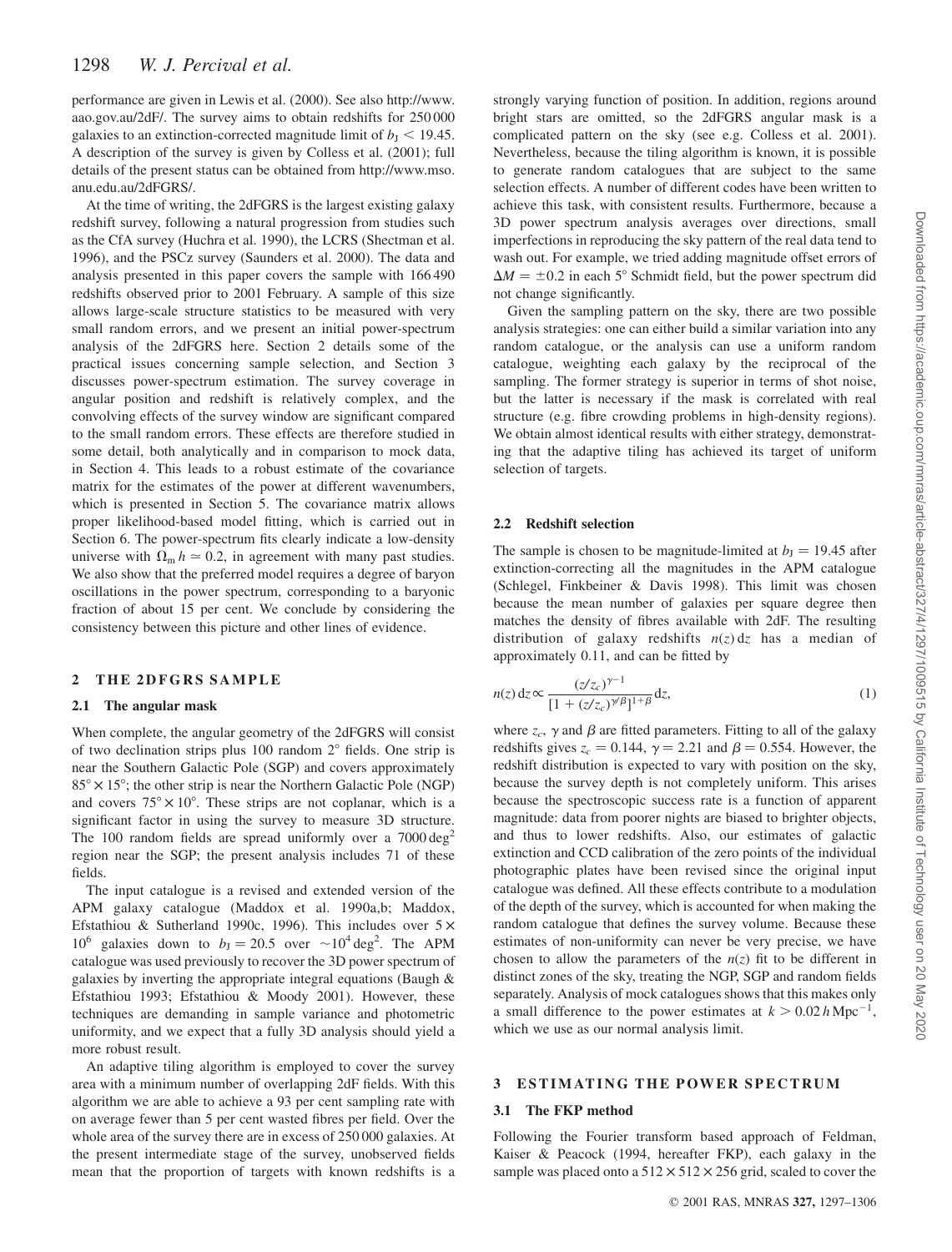entire sample in each direction. The size of the cuboid that just contains all of the data to a redshift limit at  $z = 0.25$  is 1388  $\times$  $1017 \times 685 h^{-3}$  Mpc<sup>3</sup>, assuming a flat  $\Omega_{\rm m} = 0.3$  cosmology. The grid used therefore leads to approximately equal Nyquist frequencies in each direction. For this grid,  $k = 0.15 h \text{ Mpc}^{-1}$  corresponds to a conservative 13 per cent of the minimum Nyquist frequency. Comparing this with results obtained using different size grids also suggests that aliasing is not a problem for frequencies  $k <$  $0.15 h\text{ Mpc}^{-1}$ , although, of course, it will affect the result at large k. As shown by FKP, the galaxies must be weighted in order to optimize the balance between cosmic variance and shot noise. Assuming that the fluctuations are Gaussian, the optimal FKP weight is

$$
w(z, \theta, \phi) = \frac{1}{\left[1 + \bar{P}\bar{n}(z, \theta, \phi)\right]},
$$
\n(2)

where  $\bar{n}(z, \theta, \phi)$  is the expected galaxy density. A value of  $\bar{P} =$  $5000 h^{-3}$  Mpc<sup>3</sup> was assumed, but this is not critical. For a highdensity sample like the 2dFGRS, one very nearly gives equal weight to each volume element, independent of  $\bar{P}$ . We applied an upper redshift limit of  $z = 0.25$ , to remove regions with a very low galaxy density where the choice of  $\bar{P}$  would matter. We also defined a lower limit of  $z > 0.003$ . With restriction to objects with redshift quality flag  $\geq$ 3, this leaves a sample of 147024 objects.

In order to transform from redshifts to distances in  $h$  Mpc, we need to assume values for  $\Omega_{\rm m}$  and  $\Omega_{\rm v}$ . Strictly, when fitting models to the data we should alter these values to match the model. However, the power spectrum is only weakly dependent on this choice: we have tried both an Einstein–de Sitter cosmology and a flat  $\Omega_{\rm m} = 0.3$  cosmology and find approximately the same bestfitting model parameters (see Table 1). Normally, we will present results for a flat  $\Omega_m = 0.3$  cosmology.

Before Fourier transforming the data, we need to convert from a distribution of galaxies to a distribution of overdensities. To do this, the survey volume was defined by a random catalogue that mimics the sampling of the original data. In order to create such a sample, we have used the known angular position and completeness of each field (described in Section 2.1), coupled with an empirically determined fit to the redshift distribution of the 2dFGRS catalogue (described in Section 2.2). The variations in observing conditions, and the corresponding spectroscopic success rate, mean that there are in practice variations in the survey depth with sky position. These are allowed for by appropriate perturbations of the redshift distribution in the random catalogue, although this again turns out to be an unimportant effect. The random catalogue we created had five times the number of points in the galaxy catalogue.

Having Fourier transformed the resulting overdensity field, we simply subtracted the shot noise contribution from the result, and re-normalized  $P(k)$  in order to correct for a differing sample volume and Fourier transform volume, and to correct for the weighting (FKP equations 2.1.3 and 2.1.10).  $P(k)$  was then spherically averaged over k-space shells.

The power spectrum of the galaxy distribution needs to be interpreted with care, as it is altered from that of the initial density fluctuations (the linear power spectrum) by a number of effects:

(i) The collapse of structures. The mass no longer obeys the linear power spectrum on small scales after it has undergone nonlinear collapse.

(ii) Galaxies are not expected to form a Poisson sampling of the underlying mass fluctuations, and are biased with respect to this distribution.

(iii) Random oscillations of galaxies within larger collapsed objects causes 'Fingers of God' redshift space distortions that damp the estimates of the small-scale power.

(iv) The infall of galaxies into concentrations of mass on large scales (Kaiser 1987) enhances the observed power in the radial direction, creating a large-scale redshift distortion.

Additionally, the recovered power spectrum estimated using the FKP approach is the convolution of the galaxy power spectrum with the 'window function'  $|W_k|^2$  of the survey  $[W_k]$  being the Fourier transform of the product of the survey mask and redshift selection function times  $w(z)$ ; see FKP equation 2.1.7]:

$$
\hat{P}_{\text{FKP}}(k) \propto \int P_{\text{true}}(k-q)|W_k(q)|^2 d^3q.
$$
\n(3)

In Section 3.2 we show how we may model the effect of the window function, by convolving power spectra with an analytic fit to the spherically averaged window function, and empirically by analysing realizations of Gaussian density fields within the survey region. The inverse problem of deconvolving the window function from the power spectrum is not attempted in this work.

#### 3.2 The window function

The 2dFGRS window function  $|W_k|^2$  is not compact, and has a significant effect on the recovered power spectrum. Although  $W_k$  is anisotropic as a result of the complicated real-space selection function, we are normally interested in the spherical average of the final power spectrum over k-space shells. Therefore, if  $P_{true}$  is isotropic, we obtain the same result by convolving just with the spherical average of  $|W_k|^2$ . A good approximation to the averaged window is

$$
\langle |W_k|^2 \rangle = [1 + (k/0.00342)^2 + (k/0.00983)^4]^{-1}.
$$
 (4)

This fit is compared to the exact 2dFGRS window in Fig. 1. The potential cause of problems is the tail to high  $k$ . The convolution involves a normalization factor  $\int |W_k|^2 4\pi k^2 dk$ , and a significant part of this volume lies outside the 'core', which has a scale of  $0.003 h$  Mpc<sup>-1</sup>. In this respect, the 2dFGRS window is quite like an adaptive-optics point-spread function.

Of course, redshift-space distortions mean that the true power spectrum will not be strictly isotropic in practice. However, the simulation results described below suggest that the effect of such deviations are small and do not have a significant impact on the recovered power spectrum.

In order to demonstrate the effect of this window function on power spectra, we have sampled realizations of a linear density field covering the volume of the 2dFGRS data. Averaging the results of this analysis for 1000 realizations with different phases, and comparing with the true input power spectrum, we can quantify the effect of the window function. This is shown in Fig. 2 for spectra corresponding to two different cosmologies. The shape of the spectra are significantly altered, and any oscillations are damped. Analytically convolving the power spectra with the fit to the window function given by equation (4) provides the same result.

Because the random catalogue is scaled to match the normalization of the galaxy catalogue, the average overdensity is artificially set to zero, forcing  $P(0) = 0$ . This self-normalization results in a deficit in the measured power spectrum, equivalent to subtracting a scaled copy of the window function centred on  $k = 0$ . However, this is a very small effect in the regime of interest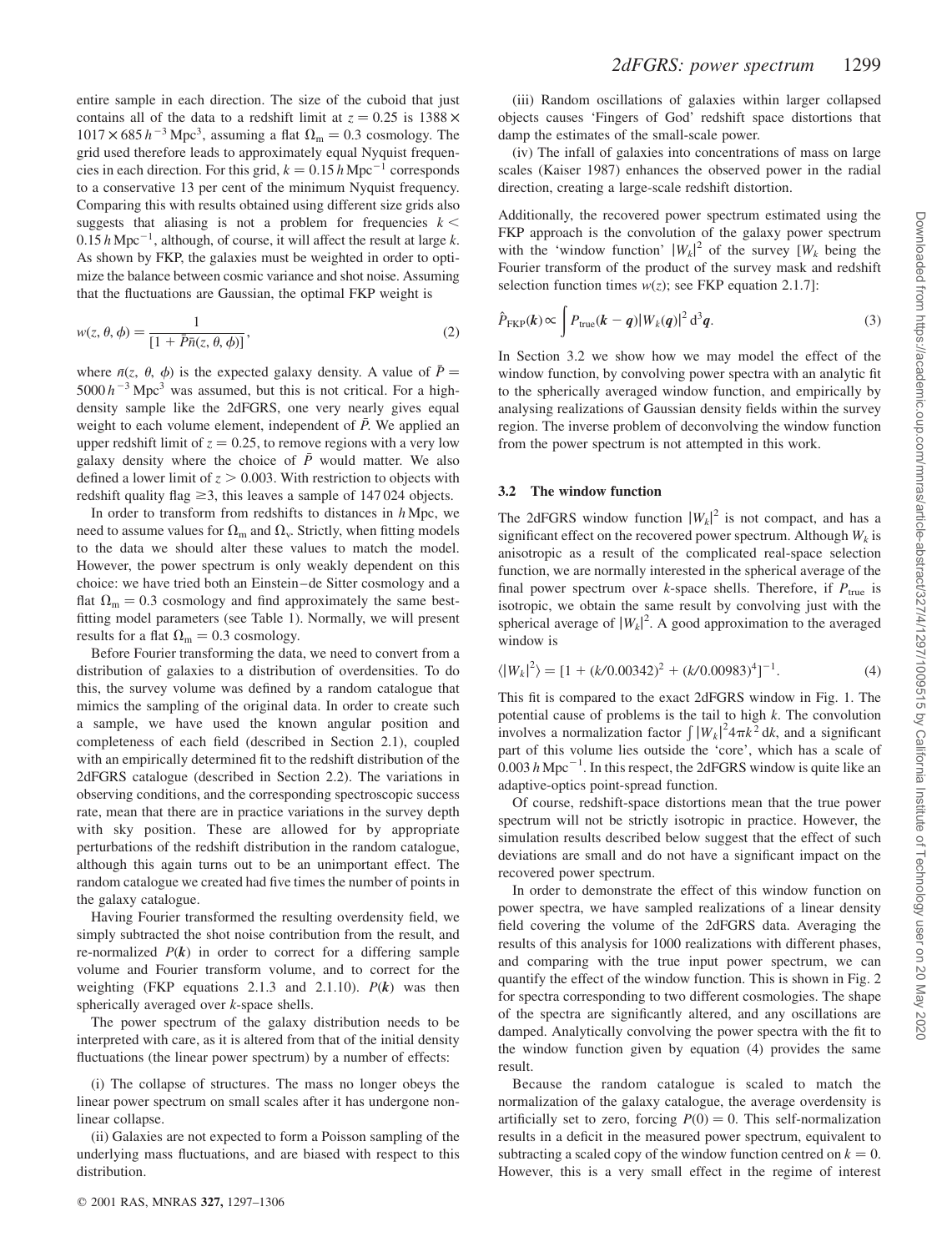because  $|W_k|^2$  is a rapidly decreasing function of k (see Fig. 1), and  $P(k)$  is expected to be an increasing function of k for small k. The effect of this self-normalization is shown in Fig. 2 for model power spectra.

## 3.3 Results

The recovered 2dFGRS power spectrum is presented in Fig. 3. To highlight features in the spectra presented in this paper, we have plotted their ratio with a smooth cold dark matter (CDM) power spectrum  $P(k, \Omega_m h = 0.2, \Omega_b / \Omega_m = 0)$  that has no baryon features. We also take a normalization of  $\sigma_8 = 1$  for this reference model. All of the power spectra used in this paper are calculated using the transfer function fitting formulae of Eisenstein & Hu (1998) and assume a scale-invariant primordial spectrum, unless stated otherwise. We have parametrized the model power spectra explicitly by  $P(k, \Omega_m h, \Omega_b/\Omega_m)$  in order to avoid confusion with differing definitions of the commonly used shape parameter  $\Gamma$ .

The raw results are gratifyingly accurate, with fractional errors in the power of only  $\sim$ 15 per cent out to  $k = 0.02 h \text{ Mpc}^{-1}$ . To within about 20 per cent, the observed spectral shape is that of the  $P(k, \Omega_m h = 0.2, \Omega_b / \Omega_m = 0)$  reference model between  $0.02 h \text{ Mpc}^{-1}$  <  $k$  < 0.6 h Mpc<sup>-1</sup>. At smaller scales, the Fingerof-God redshift-space smearing is clearly seen to reduce the power. In many ways, the most striking features are the suggestions of oscillatory modulations, with a possible peak at  $k \approx$  $0.065 h \text{ Mpc}^{-1}$  and possible troughs at  $k \approx 0.035 h \text{ Mpc}^{-1}$  and  $k \approx 0.1 \, h \, \text{Mpc}^{-1}$ . However, it is clear that the window function has caused adjacent power estimates to be closely correlated, so a proper covariance analysis is required before any significance can be given to these apparent features. Given the precision of the basic power estimates, it is necessary to attain an accurate measure of the systematic effects listed above that modify the shape of the spectrum. We achieve this in the next Section by using mock data.



Figure 1. The 2dFGRS window function in Fourier space. The fitting formula of equation (4) is plotted (solid line) compared to the spherically averaged power obtained by Fourier transforming a random catalogue created to match the 2dFGRS window function (solid circles). This catalogue, containing five times as many points as the true galaxy catalogue was placed on a  $512 \times 512 \times 256$  grid that encompassed all the data. Values from individual grid points are also plotted (dots), and show the anisotropy of the window function.

# 4 TESTS ON MOCK DATA

Redshift-space and non-linear effects mean that the shape of the recovered power spectrum gives information about the linear power spectrum only at small values of k. The easiest way to model both these effects is via numerical simulation. Using an empirically motivated biasing scheme, it is possible to place galaxies within N-body simulations and provide mock catalogues designed to mimic the 2dFGRS catalogue for different cosmological models (Cole et al. 1998; Baugh et al., in preparation). In this section we



Figure 2. The effect of convolving a linear power spectrum with the 2dFGRS window function. Two model power spectra are compared: the top panel shows a power spectrum including a baryonic component  $P(k, \Omega_{\rm m} h = 0.2, \Omega_{\rm b}/\Omega_{\rm m} = 0.16)$ , while the bottom panel shows a power spectrum  $P(k, \Omega_{\rm m} h = 0.2, \Omega_{\rm b}/\Omega_{\rm m} = 0)$  with no baryonic component. These spectra are divided by a smooth reference model,  $P(k, \Omega_m h = 0.2$ ,  $\Omega_{\rm b}/\Omega_{\rm m} = 0$ ). The upper solid lines show the unconvolved power spectra, and the lower solid lines show the power spectra convolved with the fit to the window function given by equation (4). The dashed lines show the average power spectrum expected from data which has had the average over-density artificially set to zero (see Section 3.2 for details). Solid symbols show the shape of the average recovered power spectrum from 1000 Gaussian realizations of the density field (with different phases), place on a  $256 \times 256 \times 128$  grid at locations covered by the 2dFGRS. Because of the relatively coarse grid used, aliasing swamps the signal at  $k$  >  $0.15 h\,\text{Mpc}^{-1}$ , and data are only shown for the range of k over which the 2dFGRS power spectrum is fitted (Section 6). This region is delineated by the vertical dotted lines.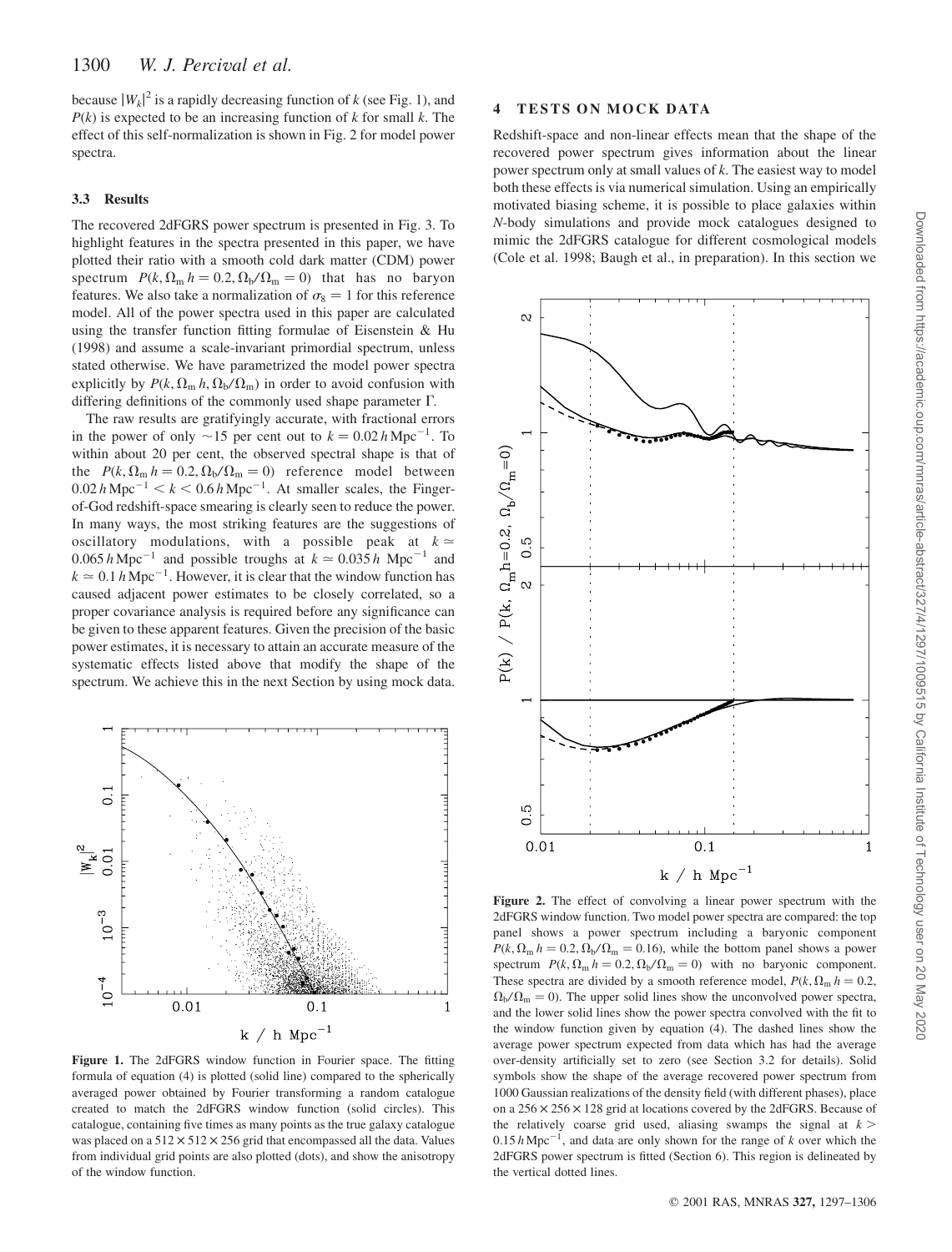use these mock catalogues to demonstrate that for  $k <$  $0.15 h \text{ Mpc}^{-1}$  the only important effect on the power spectrum is the convolution with the window function.

Fig. 4 shows a collection of power spectra calculated from samples drawn from the  $\Lambda$ CDM and  $\tau$ CDM Hubble volume simulations (see Cole et al. 1998; Baugh et al., in preparation, and http://star-www.dur.ac.uk/~cole/mocks/main.html for details). The large catalogues constructed in this work were re-sampled depending on angular position and redshift to match the correct window function for the 2dFGRS data. Power spectra were calculated exactly as for the 2dFGRS data. Fig. 4 illustrates the factors that transform the linear mass power spectrum into the nonlinear galaxy spectrum. Panel (a) shows the power spectrum of the mass at  $z = 0$ . This demonstrates the increase in power on small scales caused by the collapse of haloes. Panel (b) differs in that we now have to consider the effect of bias (artificially added to the simulation), and the window function. In panel (c), we analyse samples designed to mimic the 2dFGRS data as closely as possible, including redshift-space effects: the Finger-of-God effect that decreases small-scale power, and the Kaiser effect that enhances the power. The redshift-space and non-linear effects cancel to some extent and give approximately the correct level of  $P(k)$  out to  $k \sim 0.5 h \,\text{Mpc}^{-1}$ . However, the shape of the power spectrum is altered for  $k \geq 0.2 h \, \text{Mpc}^{-1}$ .

We will therefore assume that, at  $k \leq 0.15 h \text{ Mpc}^{-1}$ , redshift space distortions and non-linear effects have an insignificant effect on the shape of  $P(k)$ . Allowing the normalization to vary removes any large-scale constant bias; the bias is not expected theoretically to vary significantly with  $k$  on these large scales (Kauffmann, Nusser & Steinmetz 1997; Benson et al. 2000). In the future, measurements of  $\beta = \Omega_{\rm m}^{0.6}/b$  from redshift-space distortions as a function of scale will test directly the degree to which this is true (see Peacock et al. 2001 for the first 2dFGRS results on redshiftspace distortions). This region of the power spectrum therefore directly provides information about the shape of the linear power



Figure 3. The 2dFGRS estimate of the redshift-space galaxy power spectrum, expressed as the ratio to a linear-theory CDM  $P(k, \Omega_m h =$  $0.2, \Omega_{\rm b}/\Omega_{\rm m} = 0$ ) power spectrum with  $n = 1$  &  $\sigma_8 = 1$ . These data do not estimate the true power spectrum, but give the power spectrum convolved with the window function (see Section 3.2). Error bars are determined from the diagonal elements of the covariance matrix (calculated in Section 5), for the  $0.02 < k < 0.15 h \text{ Mpc}^{-1}$  data constrained by the vertical dotted lines. This is the region fitted in Section 6.4.

spectrum, and can be used with models of the transfer function to provide constraints on cosmological parameters. Although this conclusion has only been justified here for two specific assumed models, we have performed similar tests on a wider range of models. In Table 1, we show explicitly how the results depend on the range of wavenumber considered.

# 5 ESTIMATING THE COVARIANCE MATRIX

The  $P(k)$  data points in Fig. 3 are not independent, and correlations extend across finite regions of  $k$ -space. This is predominantly caused by the convolution with the window function, although there is also a contribution from non-linear effects (Meiksin & White 1999; Scoccimarro, Zaldarriaga & Hui 1999) and redshiftspace effects. Particular care must therefore be taken in interpreting 'wiggles' in the power spectrum as significant features. In order to quantify these correlations, we have estimated the covariance matrix for the data points with  $k < 0.15 h \text{ Mpc}^{-1}$ .

A large number of independent realizations of  $P(k)$  are required in order to have sufficient signal-to-noise in the covariance matrix. It would be too time-consuming to perform separate numerical simulations for each data set. Instead, we have created 1000 realizations of a Gaussian random field on a  $256 \times 256 \times 128$  grid covering the region of the 2dFGRS survey. For  $k \le 0.15$  h Mpc<sup>-1</sup>, using a smaller grid than that used for the 2dFGRS data does not significantly affect the result, and reduces the computational burden. The resulting power spectra, determined as for the 2dFGRS data, were used in Section 3.2 to demonstrate the effect of convolving  $P(k)$  by the window function. These realizations provide an estimate of the cosmic variance within the 2dFGRS volume. The contribution from shot noise has been calculated by analysing similar Monte Carlo realizations, and has been included in our estimate of the covariance matrix.

Estimating the covariance matrix in this way does not take into account non-linear and redshift-space effects, which add to the covariances. However, these effects should be small over the region of k-space that we are fitting. As a test of this, we have estimated the covariance matrix using 10 catalogues drawn from  $\Omega_m h =$  $0.25 \Omega_{\rm b}/\Omega_{\rm m} = 0$  CDM simulations with different phases by Cole et al. (1998). These catalogues were calculated using Cole et al. (1998) bias model 1. The correlations calculated over the  $k$ -space region  $0.02 < k < 0.15 h \text{ Mpc}^{-1}$  were similar in scale to those calculated from the Gaussian fields. However, we find that the errors in  $P(k)$  calculated from numerical simulations are 16 per cent larger than those determined from Gaussian simulations, although there is no evidence for a change in shape of the diagonal elements of the covariance matrix for  $k < 0.15$  h Mpc<sup>-1</sup>. We do see a change at  $k > 0.15 h \text{ Mpc}^{-1}$  that is consistent with non-linear and redshift-space effects, which are expected to be an increasing function of  $k$ . In this work we adopt the conservative approach and renormalize the covariance matrix calculated from the Gaussian realizations to match the normalization of the numerical simulations, whilst keeping the correlation matrix the same. This renormalization does not significantly affect the primary results of this paper: the derived best-fitting parameters are the same with or without this renormalization.

# 6 FITTING TO THE POWER SPECTRUM

#### 6.1 Model parameters

Model power spectra for different cosmologies have been created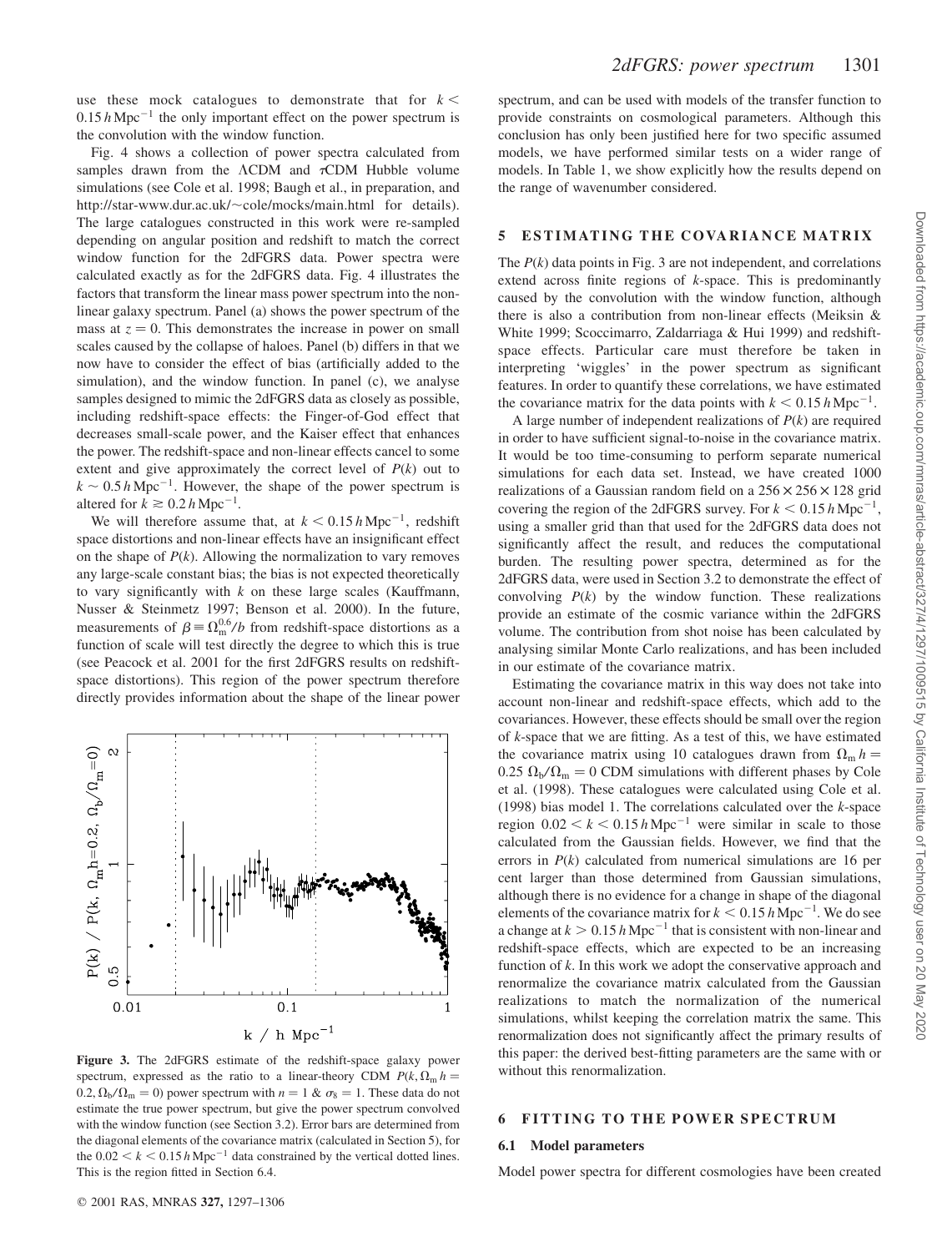

**Figure 4.** A comparison of power spectra determined from the results of the ACDM and  $\tau$ CDM Hubble volume simulations divided by a  $P(k, \Omega_m h$  =  $0.2$ ;  $\Omega_p/\Omega_m = 0$ ) reference model. Panel (a): the average spectrum recovered from the  $z = 0$  distribution of mass in 8 cubes each of side 1500 h Mpc (ACDM) or 1000 h Mpc ( $\tau$ CDM) (solid circles with 1 $\sigma$  errors: the extremal data bound the shaded area), compared to the scaled input power spectrum (solid line). Here, the difference between the two is dominated by the non-linear collapse of small-scale structures at  $k > 0.15$  h Mpc<sup>-1</sup>. The  $\tau$ CDM mass power spectrum is compared to a reference model with  $\sigma_8 = 0.6$  (rather than  $\sigma_8 = 1.0$ ) in order that it has approximately the same normalization as the other data. Panel (b): the average recovered power spectrum from 35 (ACDM) and 30 ( $\tau$ CDM) real-space galaxy catalogues sampled from the simulations to match the 2dFGRS window function (solid circles with  $1\sigma$  errors: the extremal data bound the shaded area). These are compared with the linear spectrum convolved with the analytic approximation to the window function given by equation (4) (solid line). The difference between these two is dominated by both bias (used to create the galaxy catalogue) and non-linear effects. Panel (c): the average recovered power spectrum from 35 ( $\Lambda$ CDM) and 30 ( $\tau$ CDM) redshift-space galaxy catalogues designed to fully mimic the 2dFGRS redshift-space sample (solid circles with  $1\sigma$  errors: the extremal data bound the shaded area), and the linear spectrum convolved with the window function (solid line). Here, the differences are caused by all of the factors listed in Section 3.1. The dashed lines in panels (b) and (c) show the power spectrum expected from data in which the average over-density is artificially set to zero (see Section 3.2 for details). The  $0.02 < k <$  $0.15 h\text{Mpc}^{-1}$  region fitted in Section 6.4 is delineated by the vertical dotted lines. In calculating the error in the average power spectra measured from the simulations, we have assumed that the samples are independent. This is not precisely true, and the errors plotted therefore underestimate the true error.

to compare with the 2dFGRS data using the transfer function fitting formulae of Eisenstein & Hu (1998). These formulae are essentially perfect in the regime of interest, and show that the effect of baryons on the power spectrum is not well-approximated by a change in  $\Omega_{\rm m} h$ . These differences are important in order to be able to fit the 2dFGRS data with both parameters. The shape of the power spectrum is primarily dependent on  $\Omega_{\rm m} h$ , and only weakly dependent on h. We have therefore chosen to fit  $\Omega_{\rm m}$  h rather than  $\Omega_{\rm m}$ . Similarly, the strength of baryon oscillations depend primarily on  $\Omega_{\rm b}/\Omega_{\rm m}$ . We have therefore calculated model spectra for cosmologies chosen on a  $40 \times 40 \times 40$  grid in  $(\Omega_m h, \Omega_b / \Omega_m, h)$  space, covering

 $0.1 < \Omega_{\rm m} h < 0.8$ ,

 $0.0 < \Omega_{\rm b}/\Omega_{\rm m} < 0.5,$  (5)

$$
0.4 < h < 0.9.
$$

These limits act effectively as uniform prior probability densities

for the parameters. A scale-invariant  $n = 1$  primordial spectrum was assumed initially, following results from CMB analysis (e.g. Jaffe et al. 2000). We have numerically convolved these power spectra on the scales  $0.02 < k < 0.15 h \,\text{Mpc}^{-1}$  using the window function fitting formula presented in Section 3.2. The normalization of the model spectra was allowed to vary to account for an unknown large-scale linear bias.

Following analysis of the data using these model spectra, we have also created models on a finer  $40 \times 40 \times 40$  grid covering  $0.1 < \Omega_{\rm m} h < 0.3$ ,  $0.0 < \Omega_{\rm b} / \Omega_{\rm m} < 0.4$  and  $0.4 < h < 0.9$  in order to further constrain the fit in this region of parameter space.

We emphasize that  $\Omega_{\rm m}$  is the total matter density parameter, i.e.  $\Omega_{\rm m} = \Omega_{\rm cdm} + \Omega_{\rm b}$ . Our results are not strongly dependent on  $\Omega_{\rm v}$ .

## 6.2 Results

The likelihood of each model has been estimated using a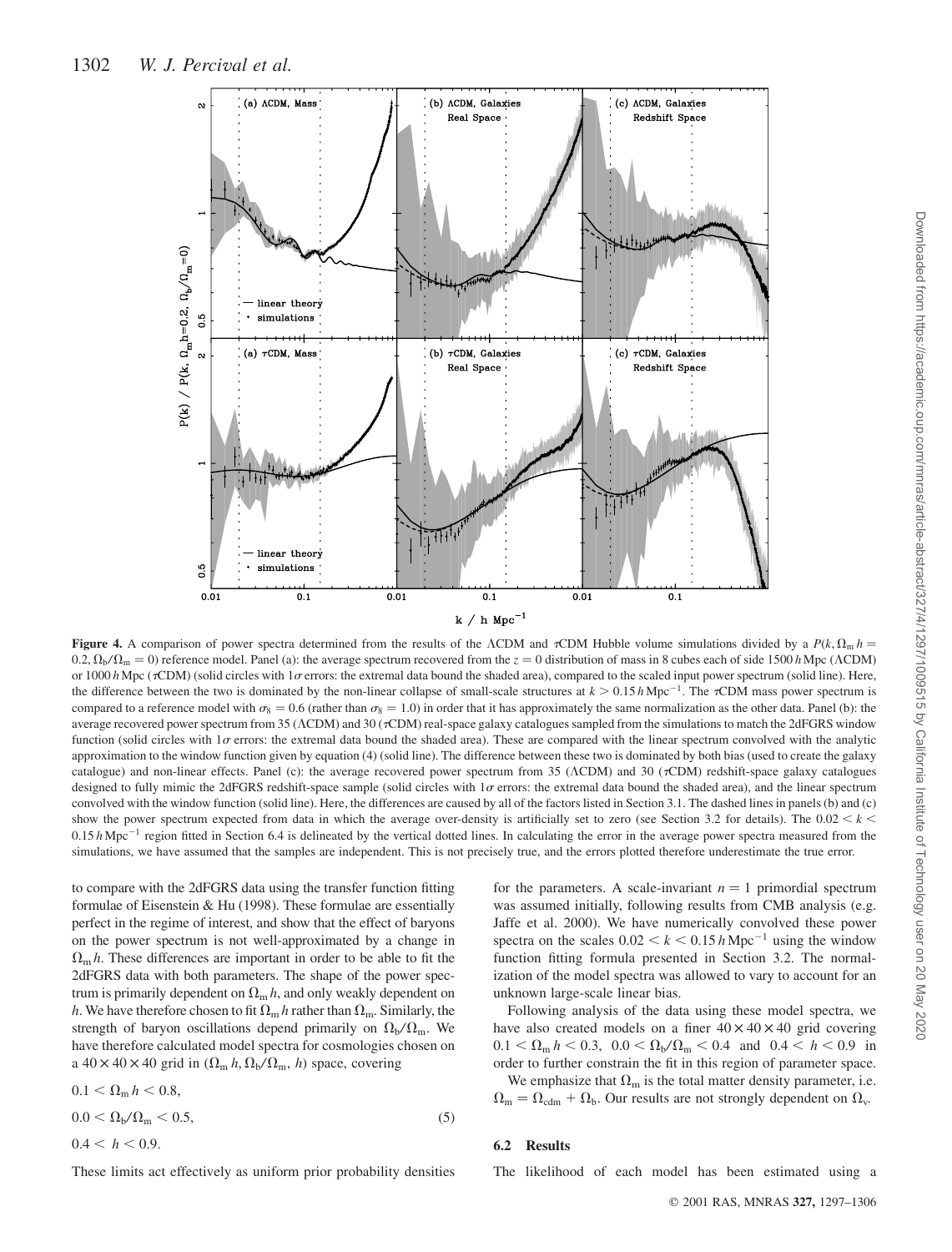**Table 1.** Maximum likelihood (ML)  $\Omega_m h$  and  $\Omega_b/\Omega_m$  parameters for fits to the 2dFGRS power spectrum, varying the range of k-space fitted, the powerlaw index  $n$  of the primordial spectrum and the matter density of the flat cosmology assumed to estimate the comoving distance to each galaxy. The maximum likelihood  $\Omega_m h$  and  $\Omega_b/\Omega_m$  parameters are also presented for fits to the power spectra calculated from the NGP and SGP data subsets. For these subsets, the  $0.02 \le k \le 0.15$  data were fitted assuming a scaleinvariant primordial spectrum and a flat  $\Omega_{\rm m} = 0.3$  cosmology to estimate the comoving distance to each galaxy. All of these fits used covariance matrices calculated from Gaussian realizations of a  $\Omega_{\rm m}h = 0.2$ ,  $\Omega_{\rm b}/\Omega_{\rm m} =$ 0:16 CDM power spectrum.

| $k(h\text{ Mpc}^{-1})$ |                 | n   | Assumed                     | ML parameters     |                                 |
|------------------------|-----------------|-----|-----------------------------|-------------------|---------------------------------|
| min.                   | max.            |     | $\Omega_{\rm m}$ for $r(z)$ | $\Omega_{\rm m}h$ | $\Omega_{\rm b}/\Omega_{\rm m}$ |
| 0.02                   | 0.15            | 1.0 | 1.0                         | $0.23 \pm 0.03$   | $0.18 \pm 0.07$                 |
| 0.02                   | 0.15            | 1.0 | 0.4                         | $0.20 \pm 0.03$   | $0.16 \pm 0.07$                 |
| 0.02                   | 0.15            | 0.9 | 0.3                         | $0.22 \pm 0.03$   | $0.12 \pm 0.07$                 |
| 0.02                   | 0.15            | 1.1 | 0.3                         | $0.18 \pm 0.03$   | $0.19 \pm 0.07$                 |
| 0.015                  | 0.15            | 1.0 | 0.3                         | $0.20 \pm 0.03$   | $0.14 \pm 0.07$                 |
| 0.03                   | 0.15            | 1.0 | 0.3                         | $0.20 \pm 0.03$   | $0.15 \pm 0.07$                 |
| 0.02                   | 0.10            | 1.0 | 0.3                         | $0.17 \pm 0.04$   | $0.18 \pm 0.08$                 |
| 0.02                   | 0.12            | 1.0 | 0.3                         | $0.18 \pm 0.03$   | $0.17 \pm 0.07$                 |
| 0.02                   | 0.15            | 1.0 | 0.3                         | $0.20 \pm 0.03$   | $0.15 \pm 0.07$                 |
| NGP data subset        |                 |     |                             | $0.18 \pm 0.05$   | $0.14 \pm 0.10$                 |
|                        | SGP data subset |     |                             | $0.22 \pm 0.04$   | $0.13 \pm 0.08$                 |
|                        |                 |     |                             |                   |                                 |

covariance matrix calculated from Gaussian realizations of linear density fields, as described in Section 5. The best-fitting power spectrum parameters are only weakly dependent on the model power spectrum that was assumed in calculating the covariance matrix: we have considered a number of input power spectra and find  $\chi^2_{\text{min}}$  close to the expected value for all of them. In fact, we used an iterative procedure leading to this choice of covariance matrix. Initially we adopted a  $\Omega_{\rm m} h = 0.25$ ,  $\Omega_{\rm b}/\Omega_{\rm m} = 0$  power spectrum, and then adopted the values  $\Omega_m h = 0.2$  and  $\Omega_b/\Omega_m =$ 0:16 which are close to the best-fitting values determined with this covariance matrix.

The likelihood contours in  $\Omega_{\rm b}/\Omega_{\rm m}$  versus  $\Omega_{\rm m} h$  for this fit are shown in Fig. 5. At each point in this surface, we have marginalized by integrating the likelihood surface over the two free parameters,  $h$  and the power spectrum amplitude. The result is not significantly altered if the modal or maximum likelihood (ML) points in the plane corresponding to power spectrum amplitude and  $h$  were chosen instead. The likelihood function is also dependent on the covariance matrix (which should be allowed to vary with cosmology), although the consistency of the results from covariance matrices calculated for different cosmologies shows that this dependence is negligibly small. Thus  $\mathcal{L} \propto \exp(-\chi^2/2)$  in practice.

Fig. 5 shows that there is a degeneracy between  $\Omega_{\rm m} h$  and the baryonic fraction  $\Omega_{\rm b}/\Omega_{\rm m}$ . However, there are two local maxima in the likelihood, one with  $\Omega_m h \approx 0.2$  and  $\sim 20$  per cent baryons, plus a secondary solution  $\Omega_m h \approx 0.6$  and  $\sim 40$  per cent baryons.

Assuming a uniform prior for  $h$  over a factor of 2 is arguably over-cautious, and we have therefore multiplied by a Gaussian prior  $h = 0.7 \pm 10$  per cent in Fig. 6. This corresponds to multiplying by the likelihood from external constraints such as the Hubble Space Telescope key project (Freedman et al. 2001). The effect is to tighten the contours around the above two models. The low-density model now becomes approximately

$$
\Omega_{\rm m} h = 0.20 \pm 0.03; \qquad \Omega_{\rm b} / \Omega_{\rm m} = 0.15 \pm 0.07. \tag{6}
$$



Figure 5. Likelihood surfaces for the best-fitting linear power spectrum over the region  $0.02 < k < 0.15 h \text{ Mpc}^{-1}$ . The normalization is a free parameter to account for the unknown large-scale biasing. Contours are plotted at the usual positions for one-parameter confidence of 68 per cent, and two-parameter confidence of 68, 95 and 99 per cent (i.e.  $-2 \ln(\mathcal{L}/\mathcal{L}_{\text{max}}) = 1, 2.3, 6.0$  and 9.2). We have marginalized over the missing free parameters  $(h$  and the power spectrum amplitude) by integrating under the likelihood surface.

The errors quoted are rms errors, and have been calculated by integrating over the branch of solutions of interest. Analysing mock catalogues drawn from the ACDM Hubble volume simulation produces similar rms errors, and shows that, for each parameter, the interval defined by the appropriate error is close to a 68 per cent confidence interval (see Section 6.4).

The 2dFGRS data are compared to the best-fitting linear power spectra convolved with the window function in Fig. 7. This shows where the two branches of solutions come from: the low-density model fits the overall shape of the spectrum with relatively small 'wiggles', while the solution at  $\Omega_m h \approx 0.6$ provides a better fit to the bump at  $k \approx 0.065 h \,\mathrm{Mpc}^{-1}$ , but fits the overall shape less well.

# 6.3 Robustness of the fit

We have tried varying the range of  $k$  for the fit, the assumed powerlaw index of the primordial fluctuations, and the assumed geometry. The best-fitting  $\Omega_{\rm m} h$  and  $\Omega_{\rm b}/\Omega_{\rm m}$  for a variety of assumptions are presented in Table 1 along with approximate errors.  $h = 0.7 \pm 10$  per cent was assumed for this analysis. The shape of the likelihood surfaces and the position of the minimum recovered from each of these fits are similar, and the ML values generally change by  $\leq 1\sigma$ . The main effect of changing assumptions is in how rapidly the likelihood falls away from the ML point.

Perhaps the main point to emphasize here is that the results are not greatly sensitive to the assumed tilt of the primordial spectrum. We have used the CMB results to motivate the choice of  $n = 1$ , but it is clear that very substantial tilts are required to alter our conclusions significantly:  $n \approx 0.8$  would be required for the zerobaryon model to become an acceptable fit, within  $1\sigma$  of the preferred model.

We have also fitted models to power spectra calculated from two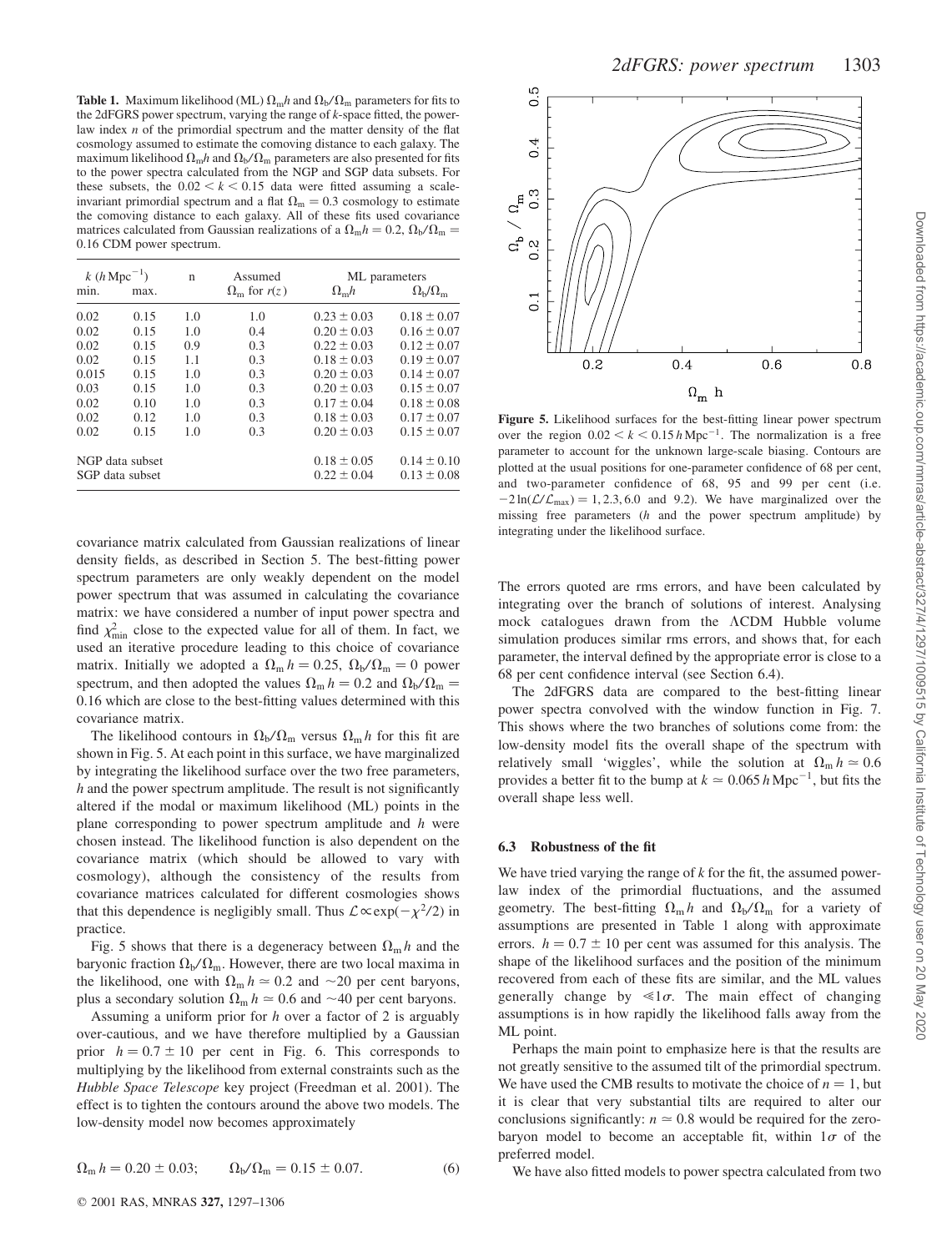subsets of the data, the NGP and SGP excluding random fields. The NGP subset contained 51 862 galaxies, and the SGP subset contained 75 786 galaxies. The redshift-space window functions for these subsets have more simple geometries than the complete sample. Power spectra have been calculated for each subset, as described in Section 3.1. The fit to the spherically averaged



Figure 6. Likelihood surfaces for the best-fitting linear power spectrum over the region  $0.02 < k < 0.15 h \,\text{Mpc}^{-1}$ , as in Fig. 5, but now adding a prior on h:  $h = 0.7 \pm 10$  per cent. This tightens the constraints. This result is compared to estimates from X-ray cluster analysis (Evrard 1997), bigbang nucleosynthesis (O'Meara et al. 2001) and recent CMB results (Netterfield et al. 2001; Pryke et al. 2001). Note that we have plotted the CMB result following the reasonable approximation that  $\Omega_h h^2$  and  $\Omega_{\text{cdm}} h^2$  were independently determined by each of these analyses.



Figure 7. The 2dFGRS data compared with the two preferred models from the maximum likelihood fits convolved with the window function (solid lines). Error bars show the diagonal elements of the covariance matrix, for the fitted data that lie between the dotted vertical lines. The unconvolved models are also shown (dashed lines). The  $\Omega_{\rm m} h \approx 0.6$ ,  $\Omega_{\rm b}/\Omega_{\rm m} = 0.42$ ,  $h = 0.7$  model has the higher bump at  $k \approx 0.05 h \text{ Mpc}^{-1}$ . The smoother  $\Omega_{\rm m}h \simeq 0.20$ ,  $\Omega_{\rm b}/\Omega_{\rm m} = 0.15$ ,  $h = 0.7$  model is a good fit to the data because of the overall shape.

window function and the covariance matrix were also revised for each subset. Results of this analysis are presented in Table 1, and show that the parameters deduced from either subset are consistent with those derived from the complete sample.

#### 6.4 Fitting to mock data

Using the technique described in Section 6.2, we have tried to recover the input parameters of the  $\Lambda$ CDM simulation,  $\Omega_m h =$ 0.21 and  $\Omega_{\rm b}/\Omega_{\rm m} = 0.13$ , from 35 redshift-space galaxy catalogues drawn from this simulation to mimic the 2dFGRS data. Having calculated power spectra for the catalogues [presented in panel (c) of Fig. 4], we have fitted the data with models using a covariance matrix calculated as in Section 5. The ML (and secondary maxima if present)  $\Omega_{\rm m} h$  and  $\Omega_{\rm b}/\Omega_{\rm m}$  parameters recovered from these catalogues are presented in Fig. 8. There is a degeneracy between recovered parameters: the data trace a pattern similar to that of power spectra with similar shape in the region  $0.02 < k <$  $0.15 h \text{ Mpc}^{-1}$ . This pattern is similar to that determined from the 2dFGRS data (Fig. 6). The degeneracy between  $\Omega_{\rm m} h$  and  $\Omega_{\rm b}/\Omega_{\rm m}$ is weakly broken with the models favouring approximately the correct baryon fraction. For each maximum within the region  $0.1 < \Omega_{\rm m} h < 0.3$  and  $0.0 < \Omega_{\rm b}/\Omega_{\rm m} < 0.4$ , we have integrated over the likelihood and find rms values similar to those obtained from the 2dFGRS data. Of the 35 catalogues modelled, 27 (77 per cent) have likelihood maxima within 1 rms of the true  $\Omega_m h$  value (i.e. they have likelihood maxima with  $0.18 < \Omega_{\rm m} h < 0.24$ ). We also find that 24 (69 per cent) have likelihood maxima within 1 rms of the true baryon fraction (i.e. they have likelihood maxima with  $0.06 < \Omega_{\rm b}/\Omega_{\rm m} < 0.20$ ). This gives us confidence that the quoted errors for the best-fitting parameters derived from the 2dFGRS data are sound.

Combining the likelihood surfaces calculated from the 13 nonoverlapping catalogues results in best-fitting parameters  $\Omega_{\rm m} h =$  $0.20 \pm 0.15$  and  $\Omega_{\rm b}/\Omega_{\rm m} = 0.10 \pm 0.05$ , with  $-2 \ln(\mathcal{L}_{\rm true}/\mathcal{L}_{\rm max})$  < 1:0 for the combined likelihood. This offset is statistically acceptable, and suggests that, if there is a systematic bias in determining  $\Omega_{\rm m} h$  and  $\Omega_{\rm b}/\Omega_{\rm m}$  from these catalogues, it is at a level well below the errors on the recovered parameters from any single catalogue.

# 7 CONCLUSIONS

We have shown that the present 2dFGRS data allow the galaxy power spectrum to be measured to high accuracy  $(10-15$  per cent rms) over about a decade in scale at  $k < 0.15 h \text{ Mpc}^{-1}$ . We have carried out a range of tests for systematics in the analysis and a detailed comparison with realistic mock samples. As a result, we are confident that the 2dFGRS result can be interpreted as giving the shape of the linear-theory matter power spectrum on these large scales, and that the statistical errors and covariances between the data points are known.

By fitting our results to the space of CDM models, we have been able to reach a number of interesting conclusions regarding the matter content of the universe:

(i) The power spectrum is close in shape to that of a  $\Omega_{\rm m} h = 0.2$ model, to a tolerance of about 20 per cent.

(ii) Nevertheless, there is sufficient structure in the  $P(k)$  data that the degeneracy between  $\Omega_{\rm b}/\Omega_{\rm m}$  and  $\Omega_{\rm m} h$  is weakly broken. The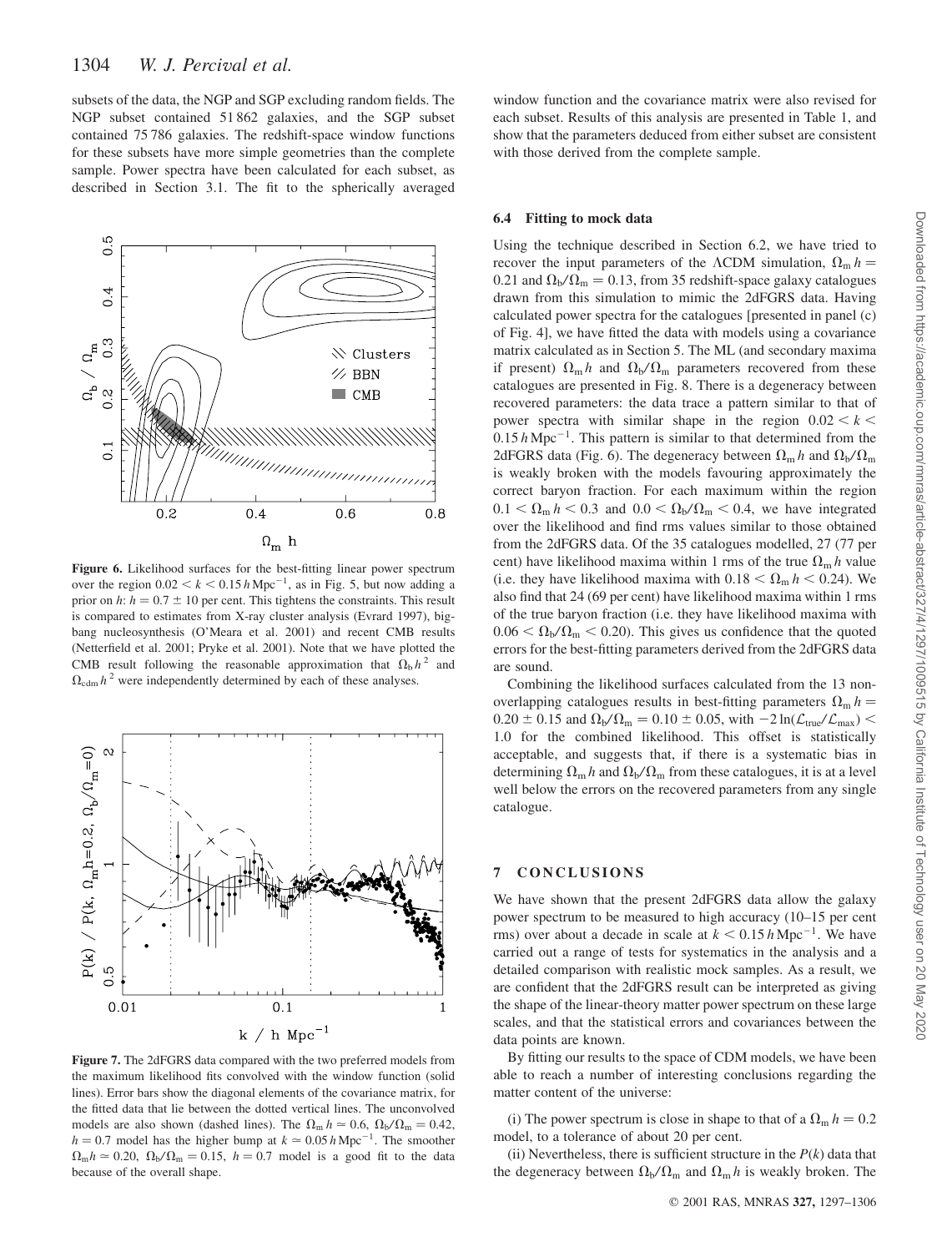

Figure 8. 2D likelihood maxima in the  $(\Omega_m h, \Omega_b/\Omega_m)$  plane calculated from 35 redshift-space catalogues drawn from the  $\Lambda$ CDM Hubble volume simulation. We have marginalized (by integrating under the likelihood) over h and  $P(k)$  amplitude assuming a Gaussian prior  $h = 0.7 \pm 0.07$  and a uniform prior for the amplitude. Primary maxima are given by the solid circles, other maxima with  $-2 \ln(L/L_{\text{max}}) < 9.2$  (of which there were  $\sim$ 1.7) for each catalogue) by the open circles. Primary maxima for which there was no secondary maximum are shown by the large solid circles. The locus of recovered parameters has a similar pattern to that of power spectra with similar shape over  $0.02 < k < 0.15 h \text{ Mpc}^{-1}$ , and is also similar to that seen in the likelihood contours deduced from the 2dFGRS data. Solid lines mark the input parameters for the simulation.

two local likelihood maxima have  $(\Omega_m h, \Omega_b / \Omega_m) \approx (0.2, 0.15)$ and (0.6,0.4) respectively.

(iii) The evidence for detection of baryon oscillations in the power spectrum is presently modest, with a likelihood ratio of approximately 2.7 between the favoured model and the best zerobaryon model. Conversely, a large baryon fraction can be very strongly excluded:  $\Omega_{\rm b}/\Omega_{\rm m}$  < 0.28 at 95 per cent confidence, provided  $\Omega_m h < 0.4$ .

(iv) These conclusions do not depend strongly on the value of  $h$ , although they do depend on the tilt of the primordial spectrum, with  $n \approx 0.8$  being required to make a zero-baryon model an acceptable fit to the data.

(v) The sensitivity to tilt emphasizes that the baryon signal comes in good part from the overall shape of the spectrum. Although the eye is struck by a single sharp 'spike' at  $k \approx 0.065 \, h \, \text{Mpc}^{-1}$ , the correlated nature of the errors in the  $P(k)$ estimate means that such features tend not to be significant in isolation. We note that the convolving effects of the window would require a very substantial spike in the true power in order to match our data exactly. Such over-fitting is not possible within the compass of conventional models, and the conservative conclusion is that the apparent spike is probably enhanced by correlated noise. A proper statistical treatment is essential in such cases.

It is interesting to compare these conclusions with other constraints. Averaging the results of Netterfield et al. 2001 and Pryke et al. (2001), the current CMB data require  $\Omega_{\rm m} h^2 = 0.15 \pm 0.03$ ,  $\Omega_{\rm b} h^2 = 0.0215 \pm 0.0025$ , together with a power-spectrum index of  $n = 0.97 \pm 0.06$ , on the assumption of pure scalar fluctuations. If we take  $h = 0.7 \pm 10$  per cent, this gives

$$
\Omega_{\rm m} h = 0.21 \pm 0.05; \quad \Omega_{\rm b} / \Omega_{\rm m} = 0.14 \pm 0.03, \tag{7}
$$

in remarkably good agreement with the estimate from the 2dFGRS;

$$
\Omega_{\rm m} h = 0.20 \pm 0.03; \quad \Omega_{\rm b} / \Omega_{\rm m} = 0.15 \pm 0.07. \tag{8}
$$

Latest estimates of the deuterium-to-hydrogen ratio in quasar spectra combined with big-bang nucleosynthesis theory predict  $\Omega_b h^2 = 0.0205 \pm 0.0018$  (O'Meara et al. 2001), in agreement with the latest CMB results. The confidence interval estimated from the 2dFGRS power spectrum overlaps both regions. X-ray cluster analysis predicts a baryon fraction  $\Omega_{\rm b}/\Omega_{\rm m} = 0.127 \pm$ 0.017 (Evrard 1997) which is again within  $1\sigma$  of our preferred value.

The above limits are all shown on Fig. 6, and paint a picture of impressive consistency: it appears that we live in a universe that has  $\Omega_m \approx 0.3$  with a baryon fraction of approximately 15 per cent. The precision of this statement will improve greatly with completion of the 2dFGRS. Doubling the sample size will improve completion of the 2dFGRS. Doubling the sample size will improve<br>the errors on the baryon fraction by much more than  $\sim \sqrt{2}$ . The window function will be more compact, so the signatures of baryon oscillations should be seen very clearly – or we will see that some non-standard alternative is required.

# ACKNOWLEDGMENTS

The 2dF Galaxy Redshift Survey was made possible through the dedicated efforts of the staff of the Anglo-Australian Observatory, both in creating the 2dF instrument and in supporting it on the telescope.

## REFERENCES

- Baugh C. M., Efstathiou G., 1993, MNRAS, 265, 145
- Benson A. J., Cole S., Frenk C. S., Baugh C. M., Lacey C. G., 2000, MNRAS, 311, 793
- Cole S., Hatton S., Weinberg D. H., Frenk C. S., 1998, MNRAS, 300, 945
- Colless M. M. et al., 2001, MNRAS, in press (astro-ph/0106498)
- Efstathiou G., Moody S. J., 2001, MNRAS, 325, 160
- Eisenstein D. J., Hu W., 1998, ApJ, 496, 605
- Evrard A. E., 1997, MNRAS, 292, 289
- Feldman H. A., Kaiser N., Peacock J. A., 1994, ApJ, 426, 23
- Freedman W. L. et al., 2001, ApJ, 553, 47
- Huchra J. P., Geller M. J., de Lapparant V., Corwin H. G., 1990, ApJS, 72, 433
- Jaffe A. et al., 2000, Phys. Rev. Lett., 86, 3475
- Kaiser N., 1987, MNRAS, 227, 1
- Kauffmann G., Nusser A., Steinmetz M., MNRAS, 286, 795
- Lewis I. et al., 2000, MNRAS, submitted
- Maddox S. J., Efstathiou G., Sutherland W. J., Loveday J., Peterson B. A., 1990a, MNRAS, 242, 43, P
- Maddox S. J., Efstathiou G., Sutherland W. J., Loveday J., 1990b, MNRAS, 243, 692
- Maddox S. J., Efstathiou G., Sutherland W. J., 1990c, MNRAS, 246, 433
- Maddox S. J., Efstathiou G., Sutherland W. J., 1996, MNRAS, 283, 1227
- Meiksin A. A., White M., 1999, MNRAS, 308, 1179
- Netterfield C. B. et al., 2001, astro-ph/0104460